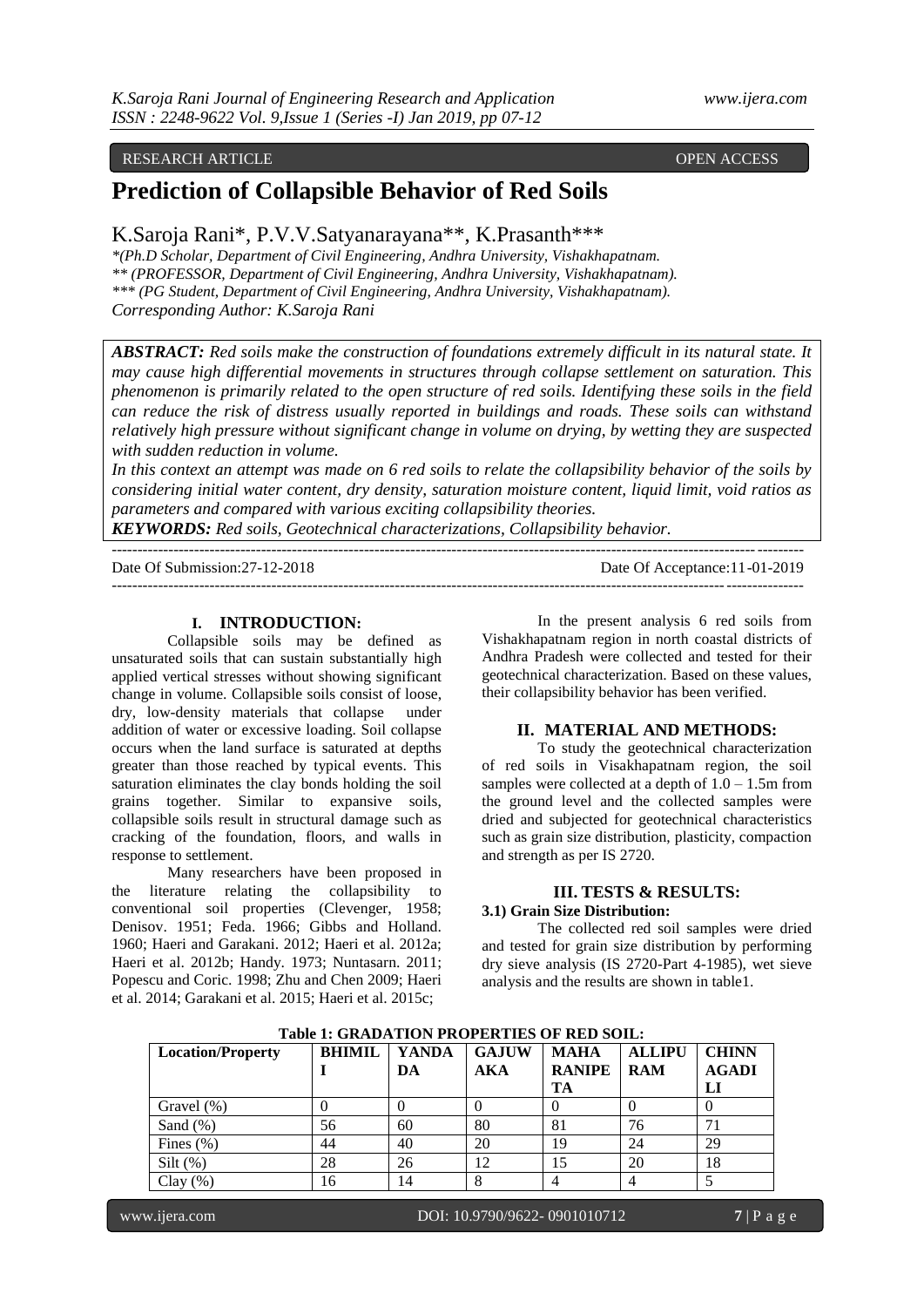*K.Saroja Rani Journal of Engineering Research and Application www.ijera.com ISSN : 2248-9622 Vol. 9,Issue 1 (Series -I) Jan 2019, pp 07-12*

| Liquid Limit(%)                      | 34        | 32        | 30        | 22    | 22        | 23    |  |  |
|--------------------------------------|-----------|-----------|-----------|-------|-----------|-------|--|--|
| Plastic Limit (%)                    | 20        | 20        | 20        | 17    | 18        | 18    |  |  |
| Plasticity Index $(I_n)$             | 14        | 12        | 10        | 5     | 4         | 5     |  |  |
| <b>IS</b> Classification             | <b>SC</b> | <b>SC</b> | <b>SC</b> | SM-SC | <b>SM</b> | SM-SC |  |  |
| $OMC(\%)$                            | 12.5      | 12.2      | 12.2      | 8.7   | 8.8       | 8.6   |  |  |
| MDD(g/cc)                            | 1.80      | 1.80      | 1.80      | 1.87  | 1.88      | 1.86  |  |  |
| Specific Gravity (G)                 | 2.67      | 2.67      | 2.66      | 2.66  | 2.65      | 2.66  |  |  |
| Shear Parameter At OMC               |           |           |           |       |           |       |  |  |
| $C. (t/m^2)$                         | 2.5       | 2.0       | 2.0       | 1.5   | 1.4       | 1.5   |  |  |
| $\varphi$ . (degrees)                | 28        | 26        | 28        | 30    | 30        | 29    |  |  |
| <b>Shear Parameter At Saturation</b> |           |           |           |       |           |       |  |  |
| $C. (t/m^2)$                         | 1.2       | 1.0       | 0.7       | 0.8   | 0.5       | 0.8   |  |  |
| $\varphi$ . (degrees)                | 24        | 22        | 23        | 24    | 22        | 23    |  |  |

- From the test result it is identified that all these soil are coarse grained dominated by sand particles which are in the range of (56% - 81%), fines (silts and clays) are in the range of (19% - 44%) out of which clay particle are in the range of  $4 - 16%$ .
- Consistency characteristics like liquid limit  $(W_1)$  are in the range of 22 – 34% plastic limit is in the range of  $17 - 20\%$  and plasticity Index is in the range of  $4 - 14\%$ .
- Compaction characteristics such as OMC is in the range of  $8.6 - 12.5\%$  and MDD is in the range of  $1.80 - 1.88$  g/cc. Specific gravity is in the range of  $2.65 - 2.67$ .
- Based on IS classification these are classified under SC, SM-SC, SM soils.
- These soils exhibited high strength in terms cohesion as  $1.4 - 2.5t/m^2$  and angle of shearing resistance ( $\varphi$ ) as  $26^{\circ} - 30^{\circ}$ , on saturation these values are dropped to  $0.5 - 1.2$  t/m<sup>2</sup> and 22 –  $24^0$  respectively.

### **3.2 Exciting methods of Estimation of Collapsible Potential:**

#### **3.2.1 Denisov's (1951):**

Uses the coefficient of subsidence, which is the ratio of the void ratio at the liquid limit to the in situ void ratio.

Denisov's coefficient of subsidence  $(k)$  = void ratio at liquid limit / natural void ratio.

Collapsibility Factor (k) =  $\frac{e_l}{f}$ 

Where,  $e_1$  = void ratio at liquid limit;  $e_n$  = Void ratio at remolded water content corresponding to their dry densities.

If,  $K = 0.5 - 0.75$ : highly collapsible soil; If,  $K = 1.0$ : non collapsible loam; If, K= 1.5 – 2.0: non collapsible soil;

#### **3.2.2 Clevenger (1956):**

Proposed the criterion for collapsibility in terms of dry unit weight, if the dry density is less

than 12.6 KN/ $m<sup>3</sup>$ , then the soil is liable to undergo significant settlement and if the dry density is larger than  $(14.1 \text{kN/m}^3)$ , soils are capable of supporting the assigned loads.

#### **3.2.3 Gibbs (1961):**

Proposed a measure of collapse potential, which is displayed in graphical form, It is the ratio of the water content at full saturation to the liquid limit.

Collapsible ratio (R) =  $\frac{w_{sat}}{w_L}$ 

Where,  $w_{sat}$  = saturation water content;  $w_L$  = Liquid limit

 $R < 1$  (Non – collapsible soils);  $R > 1$  (Collapsible soils);

#### **3.2.4 Handy (1973):**

1. Clay content of less than 16 percent had a high probability for collapse;

2. Clay content of between 16 and 24 percent were probably collapsible;

3. Clay content between 25 and 32 percent had a probability of collapse of less than 50 percent;

4. Clay content which exceeded 32 percent was noncollapsible.

Soils in which the ratio of liquid limit to saturation moisture content was less than unity were collapsible, while if it was greater than unity they were safe.

#### **3.3Estimation of Collapsible potential of red soils:**

To estimate the collapsible potential of red soils of varying geotechnical characterization the following properties have been computed and listed below: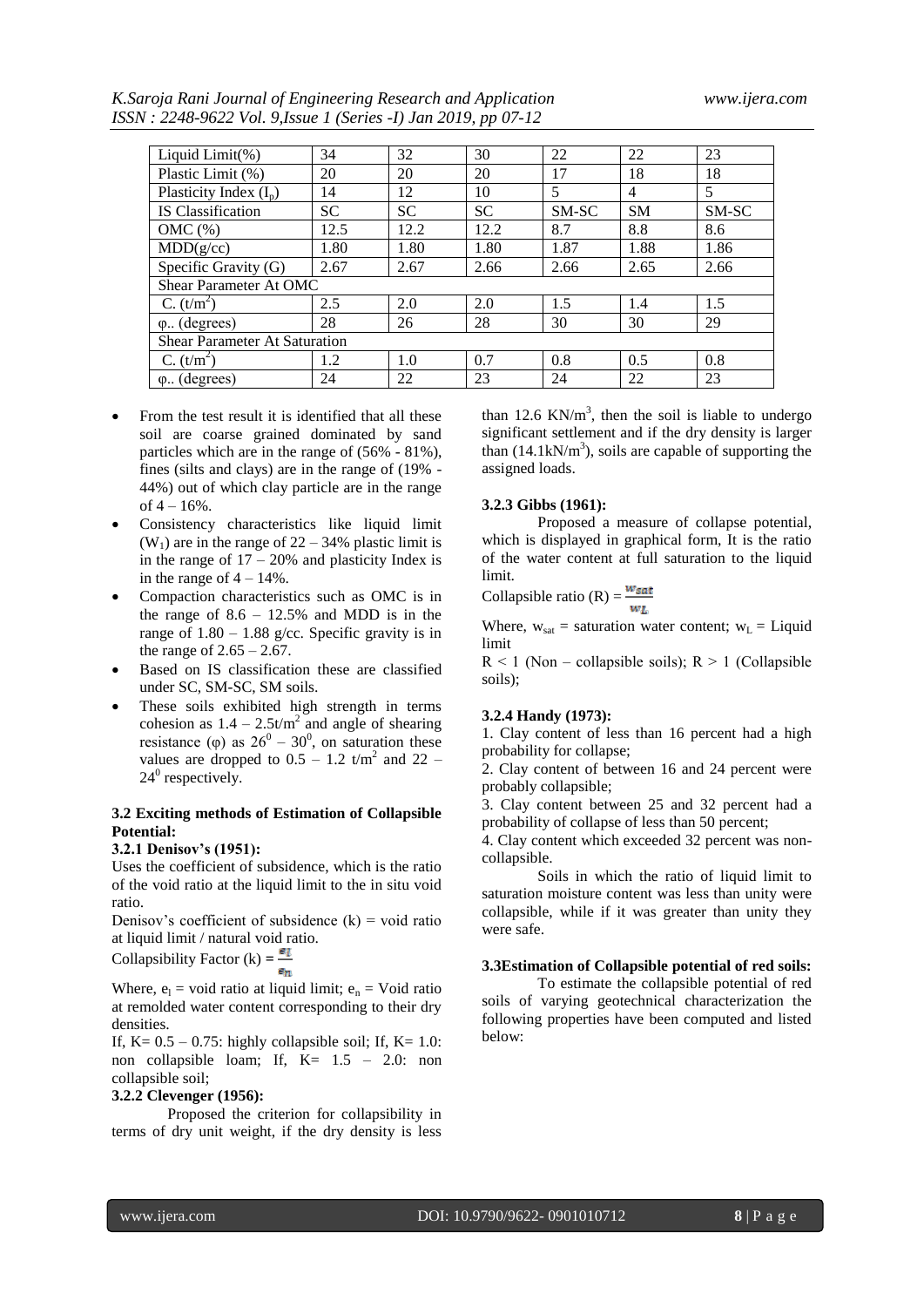| Table 2: Characteristics of Red soils at various consistencies |      |      |       |      |      |      |      |  |  |
|----------------------------------------------------------------|------|------|-------|------|------|------|------|--|--|
| $(\Upsilon_d)$ g/cc                                            | .30  | .40  | 50    | 1.60 | 1.70 | 1.80 | 1.90 |  |  |
| $(e_n)$ %                                                      | 1.05 | 0.90 | 0.77  | 0.66 | 0.56 | 0.48 | 0.40 |  |  |
| $W_{sat}$                                                      | 40   | 34   | 29    | 25   |      | 18   |      |  |  |
| $(Y_{sat})$ g/cc                                               | l.81 | .88  | . .94 | 2.00 | 2.06 | 2.12 | 2.18 |  |  |
| $g$ /cc                                                        | 0.79 | 0.88 | 0.94  | .00. | .07  | .12  | 1.19 |  |  |

| Table 2: Characteristics of Red soils at various consistencies |  |  |
|----------------------------------------------------------------|--|--|
|                                                                |  |  |

## **3.4 DENISOV'S Method:**

By using the above data Denisov's coefficient of Subsidence  $(K) = e_1/e_n$  is calculated and shown below:

| $\mathbf{r}$ and $\mathbf{v}$ : $\mathbf{p}$ entropy to contribute the contribution $\mathbf{u}$ . |                      |      |      |      |      |      |      |  |  |  |  |
|----------------------------------------------------------------------------------------------------|----------------------|------|------|------|------|------|------|--|--|--|--|
|                                                                                                    | Dry Densities (g/cc) |      |      |      |      |      |      |  |  |  |  |
| $(W_L)$ %                                                                                          | 1.3                  | 1.4  | 1.5  | 1.6  | 1.7  | 1.8  | 1.9  |  |  |  |  |
| 21                                                                                                 | 0.53                 | 0.62 | 0.73 | 0.85 | 1.0  | 1.17 | 1.40 |  |  |  |  |
| 22                                                                                                 | 0.56                 | 0.66 | 0.77 | 0.89 | 1.05 | 1.23 | 1.48 |  |  |  |  |
| 23                                                                                                 | 0.58                 | 0.68 | 0.79 | 0.93 | 1.09 | 1.27 | 1.53 |  |  |  |  |
| 24                                                                                                 | 0.61                 | 0.71 | 0.83 | 0.97 | 1.14 | 1.33 | 1.60 |  |  |  |  |
| 25                                                                                                 | 0.64                 | 0.75 | 0.87 | 1.02 | 1.20 | 1.40 | 1.68 |  |  |  |  |
| 26                                                                                                 | 0.66                 | 0.77 | 0.90 | 1.05 | 1.23 | 1.44 | 1.73 |  |  |  |  |
| 27                                                                                                 | 0.69                 | 0.80 | 0.94 | 1.09 | 1.29 | 1.50 | 1.80 |  |  |  |  |
| 28                                                                                                 | 0.71                 | 0.83 | 0.98 | 1.14 | 1.34 | 1.56 | 1.88 |  |  |  |  |
| 29                                                                                                 | 0.73                 | 0.86 | 1.0  | 1.71 | 1.38 | 1.60 | 1.93 |  |  |  |  |
| 30                                                                                                 | 0.76                 | 0.89 | 1.04 | 1.21 | 1.43 | 1.67 | 2.0  |  |  |  |  |
| 31                                                                                                 | 0.79                 | 0.92 | 1.08 | 1.26 | 1.48 | 1.73 | 2.08 |  |  |  |  |
| 32                                                                                                 | 0.81                 | 0.94 | 1.10 | 1.29 | 1.52 | 1.77 | 2.13 |  |  |  |  |
| 33                                                                                                 | 0.84                 | 0.98 | 1.14 | 1.33 | 1.57 | 1.83 | 2.2  |  |  |  |  |
| 34                                                                                                 | 0.87                 | 1.01 | 1.18 | 1.38 | 1.63 | 1.90 | 2.28 |  |  |  |  |
| 35                                                                                                 | 0.89                 | 1.03 | 1.21 | 1.41 | 1.66 | 1.94 | 2.33 |  |  |  |  |







From the above data the following identifications are made:

- Soils existing at low dry densities (1.3 g/cc to 1.5 g/cc) exhibit the high risk of collapsibility (k  $= 0.5$  to 0.75) and soil exhibiting high dry densities greater than 1.7 g/cc and at their MDD are free from the risk of collapsibility ( $k = 1.5$  to 2.5)
- Soil exhibits with their dry densities in between (1.5 to 1.7 g/cc) will exhibit with moderate collapsibility soils ( $k = 0.75$  to 1.5).
- Soils with low values of liquid limit i.e.,  $\leq 25\%$ are exhibiting high risk of collapsibility, and soils with high liquid limit  $> 35 %$  free from collapsibility.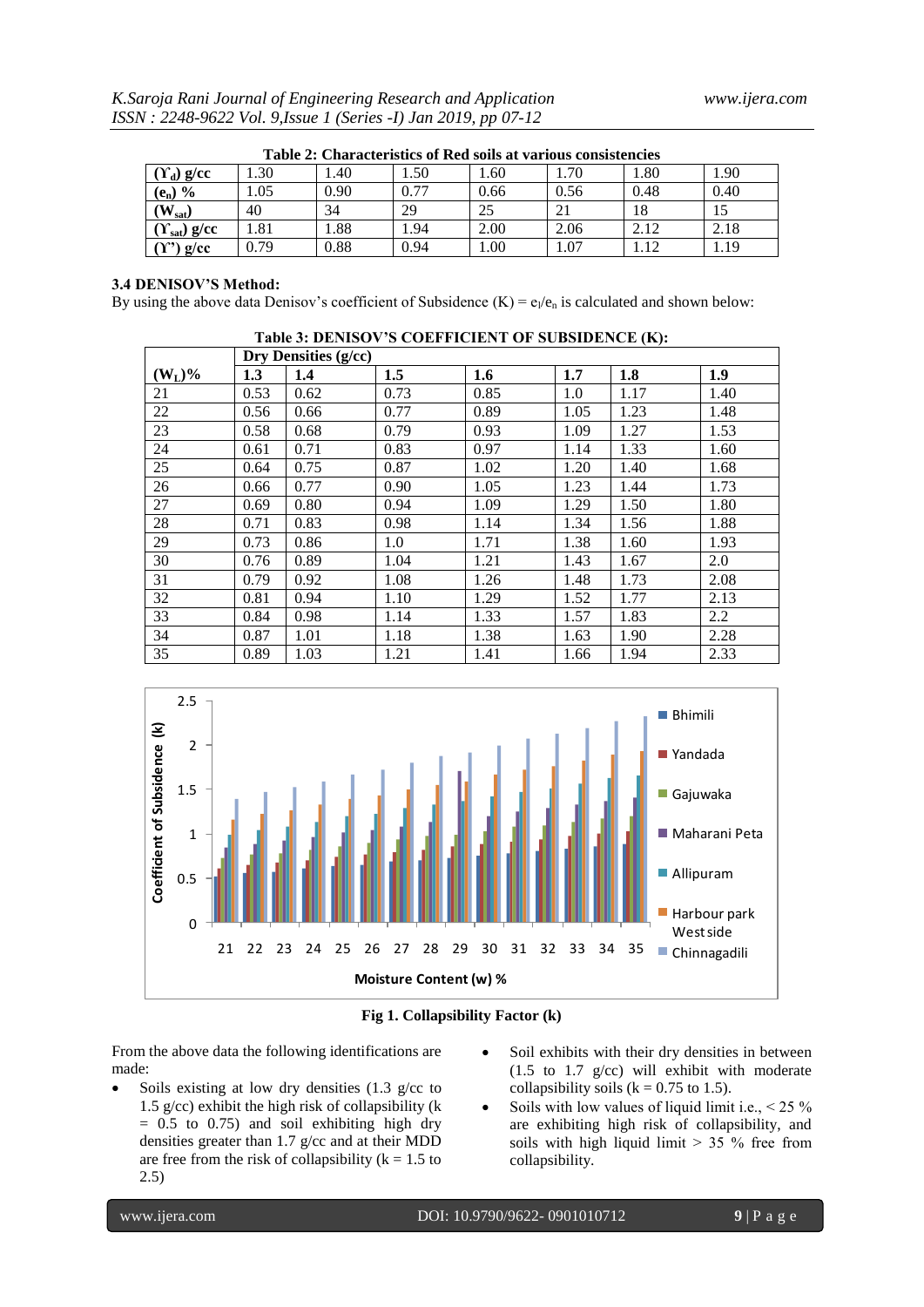## **3.5 GIBBS METHOD:**

By using the above data Gibbs collapsible ratio  $(R) = w_{sat} / w_L$  is calculated and shown below:

| Table 4: GIDDS COLLAPSIDLE RATIO (R): |                       |      |      |      |      |      |      |      |  |
|---------------------------------------|-----------------------|------|------|------|------|------|------|------|--|
| (W <sub>l</sub> )                     | $\Upsilon_d$          | 1.3  | 1.4  | 1.5  | 1.6  | 1.7  | 1.8  | 1.9  |  |
| $\frac{0}{0}$                         | $\rm{W}_{\,\rm{sat}}$ | 40   | 34   | 29   | 25   | 21   | 18   | 15   |  |
| 21                                    | 1.91                  |      | 1.62 | 1.38 | 1.19 | 1.0  | 0.86 | 0.71 |  |
| 22                                    | 1.82                  |      | 1.55 | 1.32 | 1.14 | 0.95 | 0.82 | 0.68 |  |
| 23                                    | 1.74                  |      | 1.48 | 1.26 | 1.09 | 0.91 | 0.78 | 0.65 |  |
| 24                                    | 1.67                  |      | 1.42 | 1.21 | 1.04 | 0.88 | 0.75 | 0.63 |  |
| 25                                    | 1.60                  |      | 1.36 | 1.16 | 1.0  | 0.84 | 0.72 | 0.60 |  |
| 26                                    | 1.54                  |      | 1.31 | 1.12 | 0.96 | 0.81 | 0.69 | 0.58 |  |
| 27                                    | 1.48                  |      | 1.26 | 1.08 | 0.93 | 0.78 | 0.67 | 0.56 |  |
| 28                                    | 1.43                  |      | 1.21 | 1.04 | 0.89 | 0.75 | 0.64 | 0.54 |  |
| 29                                    | 1.38                  |      | 1.17 | 1.0  | 0.86 | 0.72 | 0.62 | 0.52 |  |
| 30                                    | 1.33                  |      | 1.13 | 0.97 | 0.83 | 0.7  | 0.60 | 0.50 |  |
| 31                                    | 1.29                  |      | 1.10 | 0.94 | 0.81 | 0.67 | 0.58 | 0.48 |  |
| 32                                    | 1.25                  |      | 1.06 | 0.91 | 0.78 | 0.66 | 0.56 | 0.47 |  |
| 33                                    | 1.21                  |      | 1.03 | 0.88 | 0.76 | 0.64 | 0.55 | 0.45 |  |
| 34                                    |                       | 1.18 | 1.0  | 0.85 | 0.74 | 0.62 | 0.53 | 0.44 |  |
| 35                                    |                       | 1.14 | 0.97 | 0.83 | 0.71 | 0.60 | 0.51 | 0.43 |  |







From the above data the following identifications are made:

- 1. Soils exhibiting at high densities greater than 1.6 g/cc and values nearing to their maximum dry densities are free from collapsibility i.e., ratio (R) less than 1.
- 2. Soils having high liquid limit greater than 30% are showing less potential for collapsibility.
- 3. Soils exhibiting at low saturation moisture contents i.e., water content in between OMC and plastic limit will free from collapsibility.

#### **3.6 Holtz and Hilf METHOD:**

4. Soils exhibiting at high saturation moisture content i.e., deficiency in moisture content with respect to their natural/ remolded water contents will experience collapsibility.

5. Soils having high liquid limit will have much tolerability against collapsibility.

HOLTZ and HILF identified collapsibility takes place when  $w_{sat} > w_L$  is calculated and shown below: From the above test data the following data was listed in the table to express the collapsibility.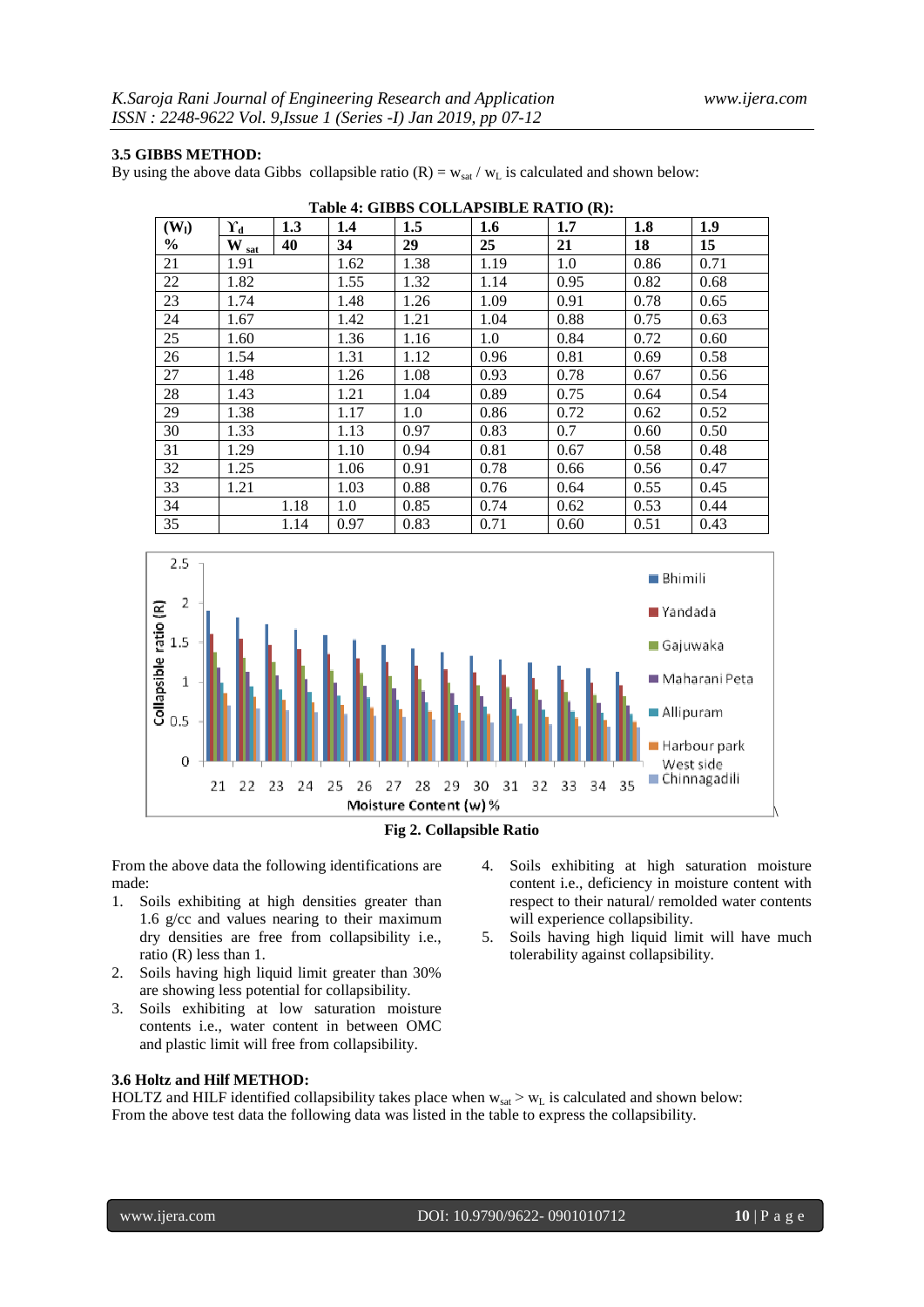|                               | Table 5: HOLTZ AND HILF COLLAPSIBILITY: |               |               |               |              |      |          |
|-------------------------------|-----------------------------------------|---------------|---------------|---------------|--------------|------|----------|
| <b>Density</b><br>Dry<br>g/cc | 1.3                                     | 1.4           | 1.5           | 1.6           | 1.7          | 1.8  | 1.9      |
| <b>Moisture</b>               | 40                                      | 34            | 29            | 25            | 21           | 18   | 15       |
| Content $(W1)$                |                                         |               |               |               |              |      |          |
| 21                            | C                                       | $\mathsf{C}$  | $\mathbf C$   | $\mathsf{C}$  | $\mathsf{C}$ | NC   | NC       |
| 22                            | $\mathbf C$                             | $\mathsf{C}$  | $\mathcal{C}$ | $\mathsf{C}$  | NC           | NC   | NC       |
| 23                            | C                                       | C             | C             | C             | NC           | NC   | NC       |
| 24                            | C                                       | C             | C             | $\mathcal{C}$ | NC           | NC   | NC       |
| 25                            | $\mathsf{C}$                            | $\mathsf{C}$  | $\mathsf{C}$  | $\mathsf{C}$  | NC           | NC   | NC       |
| 26                            | C                                       | C             | $\mathsf{C}$  | NC            | NC           | $NC$ | NC       |
| 27                            | $\mathsf{C}$                            | C             | $\mathbf C$   | NC            | NC           | NC   | $\rm NC$ |
| 28                            | C                                       | $\mathcal{C}$ | $\mathsf{C}$  | NC            | NC           | NC   | NC       |
| 29                            | C                                       | C             | $\mathcal{C}$ | NC            | NC           | NC   | NC       |
| 30                            | C                                       | $\mathcal{C}$ | NC            | NC            | NC           | NC   | NC       |
| 31                            | C                                       | $\mathcal{C}$ | NC            | NC            | NC           | NC   | NC       |
| 32                            | C                                       | C             | NC            | NC            | NC           | NC   | NC       |
| 33                            | C                                       | C             | NC            | NC            | NC           | NC   | NC       |
| 34                            | C                                       | $\mathsf{C}$  | NC            | NC            | NC           | NC   | NC       |
| 35                            | C                                       | NC            | NC            | NC            | NC           | NC   | NC       |
| <b>XT</b><br>$\cdots$         | <br>$\sim$ 11                           |               |               |               |              |      |          |

**TABLE 5: HOLTZ AND HILF COLLAPSIBILITY** 

C – Collapsible soil; NC – Non Collapsible soil

- Soils exhibiting dry densities less than 1.6g/cc shows collapsible behavior and greater than 1.6 g/cc exhibited non collapsible.
- Red soils with high liquid limit greatest than 30 and high dry densities 1.6g/cc exhibited non collapsibility.

#### **Handy (1973):**

In the present study red soils with clay content less than 16 % exhibited low liquid limit values and low dry densities values.

These soils exhibited and tending to be exhibited collapsible behavior.

#### **Clevenger (1956):**

In the present study red soils with dry densities in between  $1.3 - 1.4$  exhibited void ratios in the range  $0.92 - 1.0$ , dry densities in between  $1.4 -$ 1.6 g/cc is 0.9-0.67 and greater than  $1.6 - 1.9$  g/cc is 0.6 -0.4 respectively. Therefore the dry density is less than 1.6 g/cc is liable to undergo significant settlements which are under collapsibility.

#### **IV. CONCLUSION:**

By observing results from the consistency, grain size distribution and compaction test data the following conclusions have drawn:

Collapsibility occurs at low percentages of clay contents (less than 10), low dry densities (less than 1.6  $g$ /cc), low moisture contents and low liquid limits (less than 25%) in red soils.

#### **REFERENCES:**

[1]. ASTM Standard D – 5333, 2003: "Standard Test Methods for Measurement of Collapse Potential of Soils", Annual Book of ASTM international, West Conshohocken, PA.

- [2]. Basma, A.A., and Tuncer, E.R. (1992). "Evaluation and control of collapsible soils." Journal of Geotechnical Engineering, Vol.118 (No.10), 1491 – 1504.
- [3]. Booth, A.R. (1997): "Collapse settlement in compacted soils." Council for scientific and Industrial research Report 324, National Institute for Transport and Road Research Bulletin 13, pp. 1- 34.
- [4]. Clayton, C.R.I (1980): "The collapse of compacted chalk fill." Proceedings, International Conference on Compaction, Paris Session 2.
- [5]. Dudley, J.H. (1970): Review of collapsing soils. ASCE Journal of the Soil Mechanics and Foundation Division, 96 (SM3):925-947.
- [6]. Handy R.L (1973): "Collapsible loess in lowa." Proceedings, Soil Science Society of America, 37,281-284.
- [7]. IS 2720: Part 13:1986 Methods of Test for Soils – Part 13 Direct shear test.
- [8]. IS 2720:Part 16:1986 Methods of Test for Soils – Part 16 Laboratory Determination of CBR.
- [9]. IS 2720:Part 17:1986 Methods of Test for Soils – Part 17 Laboratory Determination of permeability.
- [10]. IS 2720:Part 3: Sec 2 :1980 Methods of Test for Soils – Part III: Determination of Specific Gravity – Section 2 : Fine, Medium and Coarse Grained Soils.
- [11]. IS 2720:Part 4:1985 Methods of Test for Soils – Part 4 Grain Size Analysis.